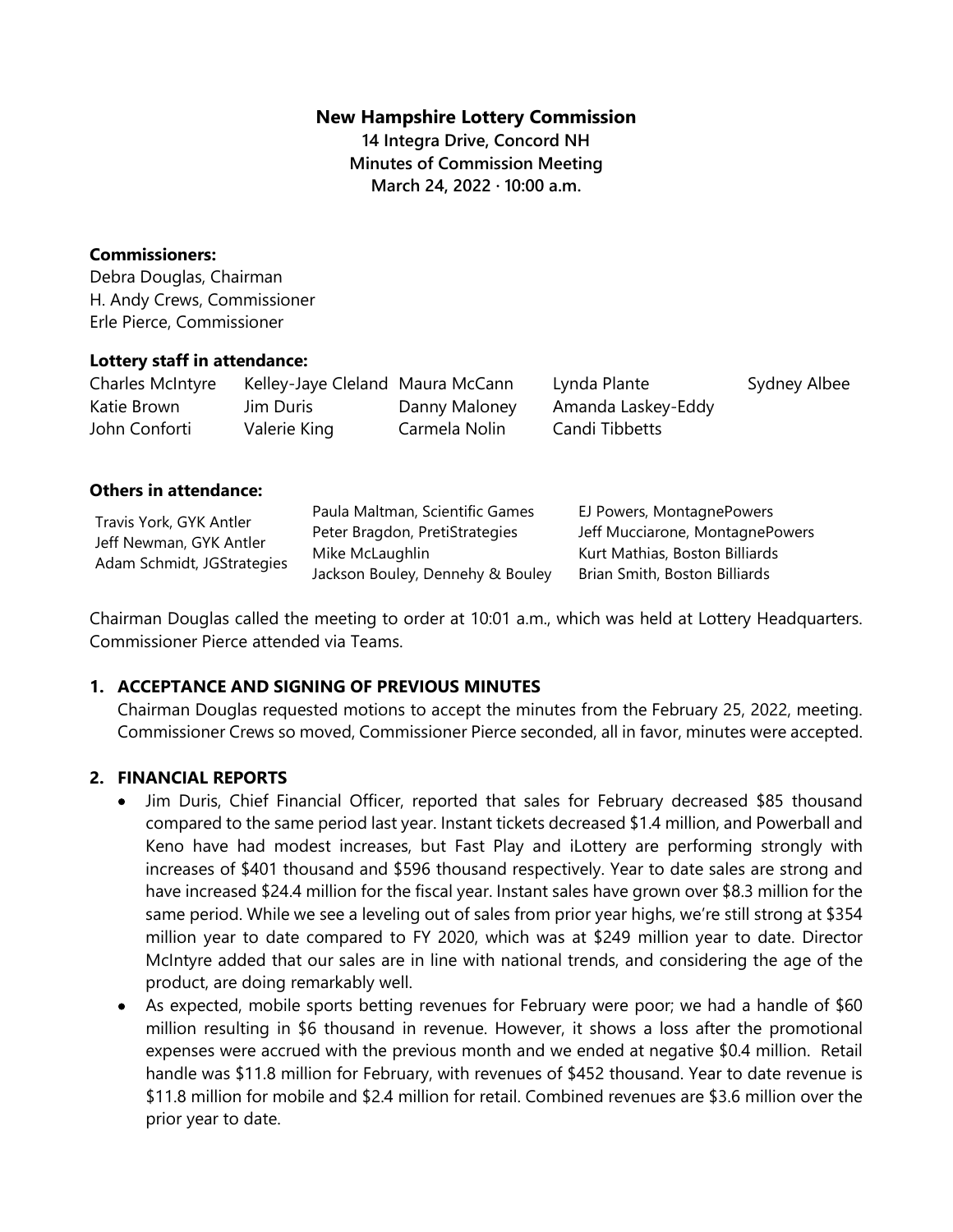- Racing and charitable gaming revenues grew in February by \$235 thousand compared to the same period last year, with Racing showing the biggest lift of \$176 thousand. Games of chance has had an increase of \$762 thousand over last year to date.
- February's transfer to Education was \$9.2 million, which was below projections by \$1.3 million due in part to the hit in sports betting. However, year to date, we have transferred \$96.5 million, which is above projections of \$85.0 million; and a year-to-date increase of \$5.3 million.
- Accounts receivable is in line, including for sports betting of \$400 thousand.
- Under accounts payable, instant ticket fees have increased \$2.2 million over the prior year due to changes to the contract which now includes printing and shipping tickets. Vendor fees and commissions are up, but due to the increase in sales, were down compared to last year. SWCAP expenses from the State are coming in about half of last year as they're billing on actual costs, rather than using an estimate. Though we haven't been billed in several months, Mr. Duris is estimating costs in anticipation of the bill. Our interest payment hasn't been received for last year; and discussion followed over their methodology.
- There was a large miscellaneous income of \$200 thousand from Tri-State last month; that was the sell-off of bonds with the change of banks and moving from bonds to ETFs.
- Expense pools fluctuate, but Mr. Duris has gone through and reconciled them to clean up previous years. Advertising has been pulled out to be separate and identifiable.
- Chairman Douglas asked for a motion to accept the Financial report; so moved by Commissioner Crews and seconded by Commissioner Pierce. All in favor, report was accepted.

# **3. SPORTS BETTING**

- Chief Compliance Officer John Conforti delivered the sports betting report for February, which as expected, was dismal in between major events. Fifty percent of the handle was NCAA and NCA basketball combined, which is a good sign ahead of March Madness and playoffs. Baseball is coming back, which is a benefit to the retail locations. Chairman Douglas asked if we are still offering Russian table tennis; Mr. Conforti confirmed that all Russian and Belarussian sports have been discontinued from DraftKings.
- Handle for the month was \$70.8 million, and though strong, our take was lean. Other states experienced the same impact, we are not alone in the dip in revenue. Local teams are doing well, the Celtics and Bruins are up, which ironically impacts us negatively.
- Mobile betting contributed the majority of the handle, but retail balanced out gross gaming revenue. March Madness should have a positive effect on revenues for the month.

# **4. SALES AND PRODUCT DEVELOPMENT**

Before starting her report, Chief Product and Program Officer Kelley-Jaye Cleland answered Chairman Douglas' question about the safety of the NPi employees in Ukraine: some personnel have been conscripted, but most have been moved to safety by the company.

- We're measuring the activity of draw game players on iLottery through and after a jackpot run, with the goal of keeping jackpot chasers engaged and coming back to the site.
- Fast Play's average weekly sales have increased 3% since last month; we must maintain a 2% month-over-month increase to stay on track to finish ahead of last fiscal year. We're planning a promo in April called Fast Play Fridays; for \$10 Fast Play purchases, players will receive a \$5 scratch ticket. This is intended to drive players to retail; and the app will feature a second chance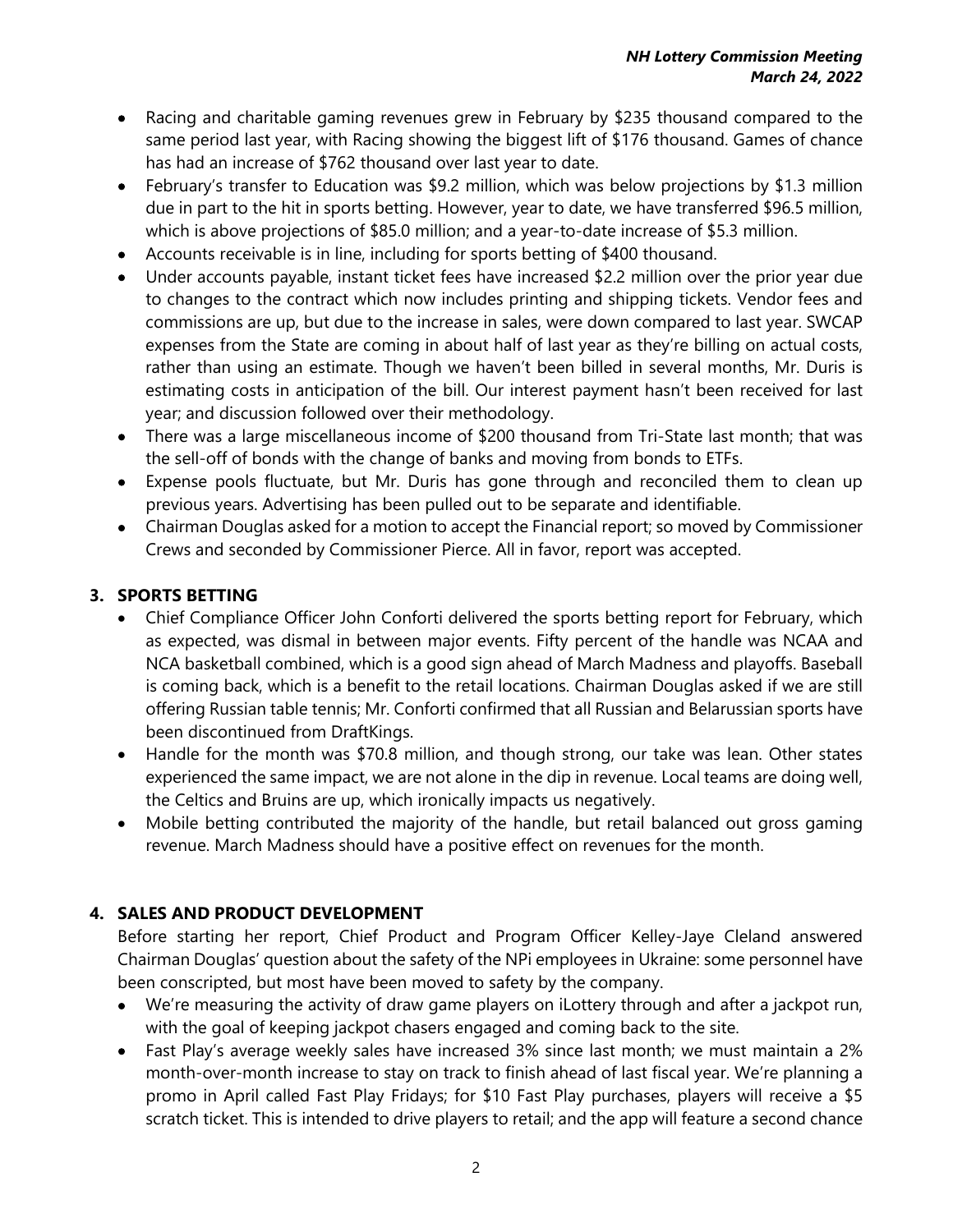contest called Fast Play Frenzy, for players to enter non-winning tickets. Working to get in sync across all channels.

- Instant sales are down in comparison to last year to date, but we are still far ahead of the previous years. Considering the economy, we're doing pretty well, and the \$25 ticket helps to maintain our overall revenues.
- Keno passed the local vote at town meeting in Deerfield and Plymouth a few weeks ago. Chairman Douglas asked how long it will be for interested locations to get up and running, Ms. Cleland explained it takes a couple of months between licensing, site inspections, and lining up equipment. The team is looking at options to communicate with retailers about their progress, sales, statistics; and analyze what locations may need guidance. House Bill 355, in Legislature now, would expand Keno to retailers in towns and cities that have approved it already. If it passes, it will shift the way the LSRs manage their retailers. Commissioner Crews asked *how* we communicate with the retailers, Ms. Cleland explained that it can be spotty given that some are corporate-owned and not all contact information is up to date. Commissioner Crews suggested posting articles in the grocers/convenience associations' newsletters.
- The player app launched in February and had great growth in March. The site is now accepting entries for the Tri-State Big Country Cash second chance drawing.
- Upcoming product and program enhancements include instant ticket launches of the new \$25 and "ten" themed games; and e-Instants launching every other week, including more progressive games; and continue development of new Fast Play games that can be played on Microlot and Keno MPs.
- Positions still open include a Business Systems Analyst, Digital Marketing Manager, and Sales Team manager, as the new manager took a position at another agency. The Lottery Sales Rep (LSR) bonus metrics will be finalized this week and recommendations will be brought to the subcommittee. We expect to formalize the incentive program through rulemaking in May or June.

# **5. MARKETING**

- Maura McCann, Marketing Director, noted that as a short month, and one without a jackpot run, February is lean. Our cost per acquisition (CPA) and registration results reflects this with fewer new players. March is expected to be better, and we're implementing optimizations to improve that CPA performance.
- The new "Are You Game" spots are in full swing, and the instant ticket, \$25 Granite State Premier, will get support across media channels timed with the launch next week. We'll be advertising on new platforms to promote the app on Google Play, The Apple Store, and Facebook. We are running a series of promotions within the app, and feedback so far is that players are enjoying it and especially like the ticket checker. It has become a new channel for us as we can use it to send jackpot and new product announcement notifications.
- Sales reps will be sharing the April promo with their retailers that rewards players with a \$5 Big Country Cash ticket for a \$10 Fast Play purchase.
- February and March have been big PR months. Between Super Bowl and upcoming March Madness, we've had a lot of exposure in the New Hampshire and Massachusetts sports markets. Maine is deliberating another sports betting bill, but as Director McIntyre noted, there are too many competing ideas that are preventing any bill from advancing. In terms of what would be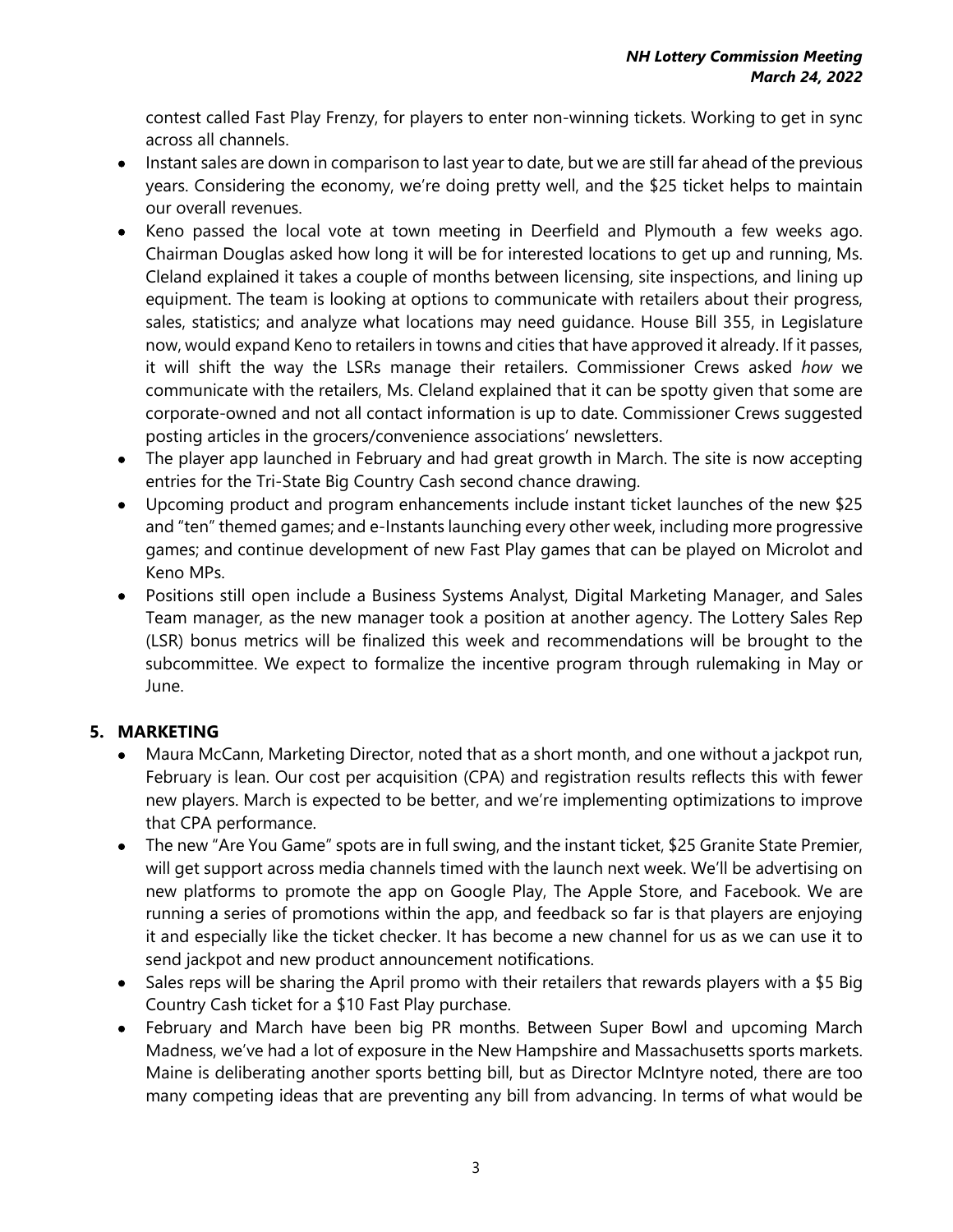beneficial to New Hampshire, tribal betting would be best as the action takes place far from the borders of our states, preserving our respective player bases.

- Several sponsorships are under negotiation, but we have finalized with the Silver Knights in Nashua, Monadnock Motor Speedway, Fisher Cats in Manchester, New England Dragway; and New Hampshire Motor Speedway will be in tandem with DraftKings. The NHMS sponsorship is exciting as Bubba Wallace will be back in New Hampshire and driving the DraftKings car.
- March Madness acquisition efforts will continue through April. Our partnership with DraftKings has been phenomenally successful, and they report that New Hampshire has outperformed other states.
- A St Patrick's Day iLottery offer was enormously successful and drove the highest results across all data points. GYK Antler is reviewing the Are you Game brand and running the metrics on impressions across channels and will plot that against sales to identify trends.
- After the Tri-State report, Ms. McCann presented our current advertising campaign ads featuring the new \$25 ticket and "Are You Game" series.

## **6. TRI-STATE**

Ms. McCann summarized last week's brief Tri-State meeting: the Commission awarded the auditing contract to Wipfli, reviewed Big Country Cash and Fast Play, and discussed proposed changes to Tri-State Megabucks. NH Lottery met to talk about those changes and the compromises we are willing to make, and Ms. McCann will bring those back to Tri-State for discussion. For draw room activities, we were to go to RFP for an auditing contractor, but our current auditors are the only firm that ever respond; as such, we are proposing going to an hourly rate with them on a year-to-year basis. The spring Tri-State Commission meeting in May will feature five vendors who will pitch ideas for the next Tri-State instant ticket.

### **7. OPERATIONS**

- Chief Operations Officer Lynda Plante introduced Candi Tibbetts, who has moved from the Claims team to Accounts Payable; and Amanda Laskey-Eddy, who is going to the Lottery Licensing department from Admin, where she will be terribly missed. We have posted both their vacated positions.
- Other positions that are open include six full time and a collection of part-time openings in Product Development and Enforcement, including field auditors and investigators. Part-time positions are particularly challenging to fill as most applicants are seeking full-time work with benefits. Chairman Douglas asked again about job fairs, and Ms. Plante responded that we are keeping in touch with Employment Security on those opportunities. We'd like to participate in one that focuses on state positions, and other agencies are in the same situation.
- Plans for building upgrades are moving along, and the fire marshal has been on site to advise in moving any services inside the building. We're working with Office Interiors to upgrade the dividers for the cubicles to make them more social-distanced.
- The Fiscal Committee accepted our final state audit report, and Director McIntyre added that we had only three findings, only one of which was none having to do with errors on our DraftKings financial report